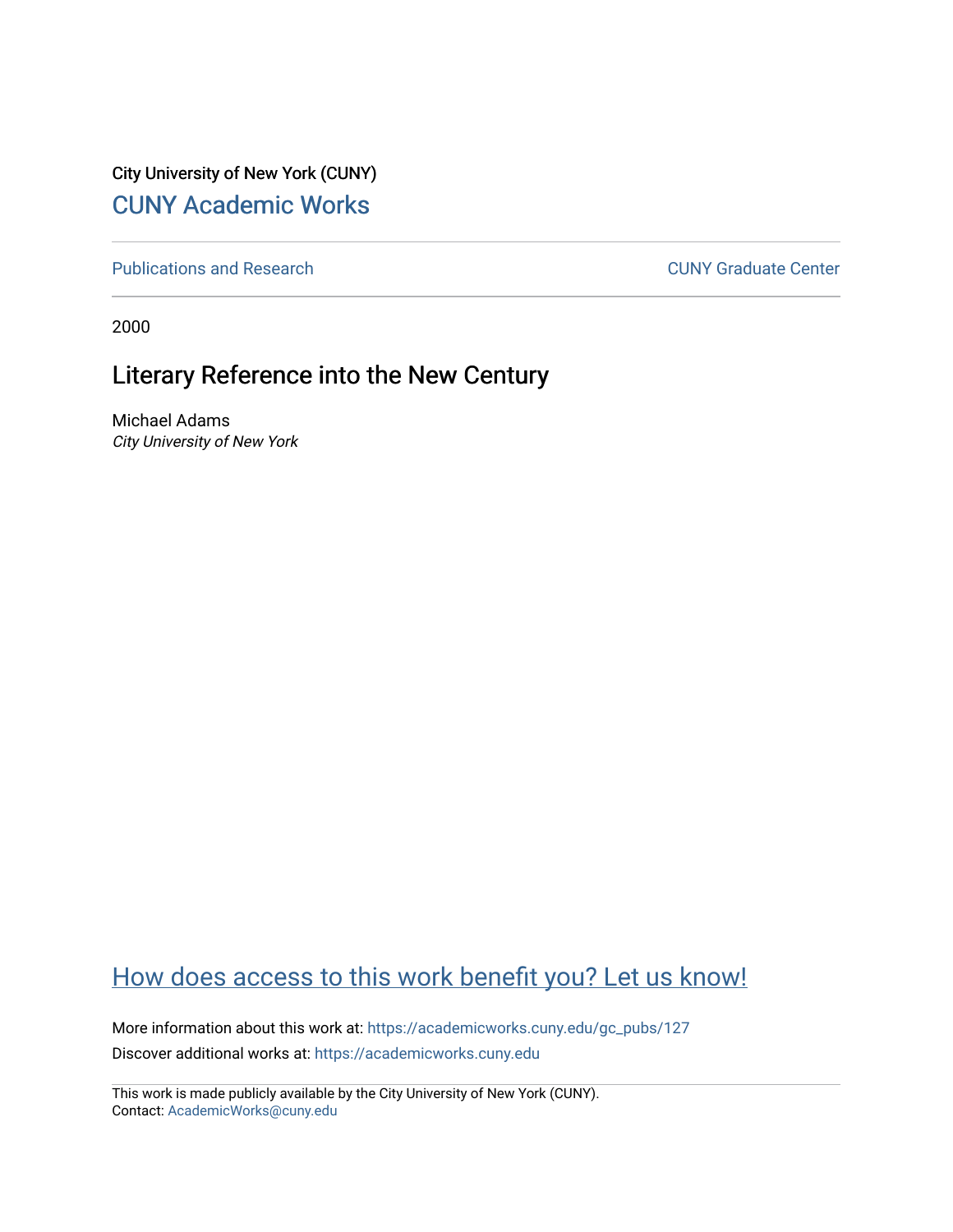# Chapter 8 Literary Reference into the New Century

I,

Michael Adams City University of New York Graduate Center

> Candace R. Benefiel Texas A&M University

Reference services for English and American literature have reached a critical phase. In the past, literary scholars learned how to use library resources and relevant research methods as graduate students, and their mastery of these print indexes and bibliographies served them throughout their careers. Now, however, as literary studies have expanded with the broadening of the recognized canon of authors and have developed a more interdisciplinary bent as scholars seek historical materials and cultural artifacts to attempt to place literature in the context of its times, scholars are faced with more complex and varied sources and research methodologies. The increasing dominance of electronic resources in today's libraries also has added yet another dimension to the tasks facing the scholar. The crucial link between researchers and unfamiliar resources and technologies is the reference librarian.

What exactly is literary research, and how does it affect the provision of reference services in academic libraries? Harrison T. Meserole pointed out the difficulty of adequately characterizing current practices by calling literary research "an art with many canvases" (p. 72) and also pointed out that what is important is not "the nature of literary research but . . . its natures, for literary research is a multifarious undertaking, and we who practice it are an acquisitive lot who do not hesitate to range widely afield, demolishing traditional disciplinary barriers as we course in search of ways and means to add to our knowledge and competence" (p.69).'

The nature of literary research shapes the nature of literary reference. As reference librarians seek to assist literary researchers in obtaining information and sources, the librarians are forced, along with the scholars, to leave the safe confines of what was for so long the traditional, textual arena of literary research and move into an increasing array of multidisciplinary resources. Meserole aptly described an essential part of the literary scholarship process: "In our drive to understand all there is to understand about each ... poem, play, or fiction, we seek out every scrap of information about the text itself, the author of. the text, the facts of its publication, dissemination, printing history, reception, and the context that surround each of these inquiries."<sup>2</sup> Part of the broadening scope of literary research is driven by a rising sense of.social and multicultural consciousness, what Eric Carpenter described as "Another factor in the trend toward new, interdisciplinary modes of inquiry [caused by] the emergence of new social movements in "the 1960s and early 1970s," such as the civil rights, women's, and gay liberation movements. 3

The relationship between new technology and the changes in scholarly information needs has been summarized by Marianne I. Gaunt:

> New technology, while facilitating new research methodologies, is making the task of those responsible for collecting the results of that research and the tools for continued research more challenging. It is not just the

i,

I' |<br>|<br>|

rent in 1999.<br>Berne

�

' I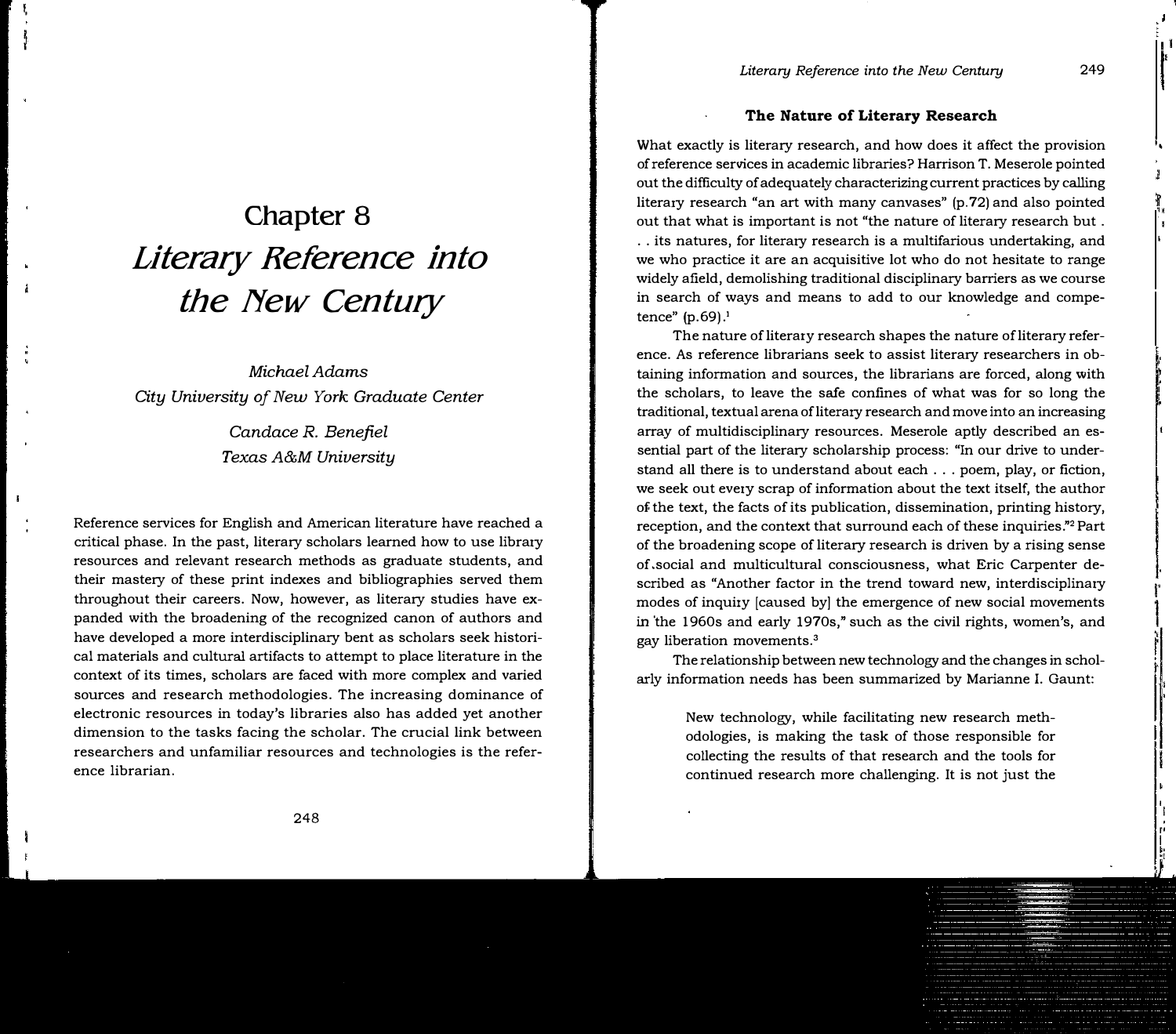# 250 Literature in English

sheer volume of materials, the qualitative distinctions among them, and the ever-increasing costs with which bibliographers must contend, but the choices in format and access to be made as well: print vs. microprint (fiche/ film/card), film, video, optical disc, online (interactive) communication, CD-ROM (single-station vs. LAN), machine readable datafile. Since a single work may be available in any or all formats, the choice to be made can be difficult.•

This multiplicity of approaches and the growing complexity of means of access to information directly influence the provision of reference services to the literary scholar, whether on professorial, graduate, or undergraduate levels. Although the well-known technophobia of older liberal arts faculty is gradually being replaced with an acceptance' of the new methods of information access, many faculty are still reluctant to use electronic resources. The training they received during their student days also may not have covered some of the methods and sources used for locating primary materials and those at one time more properly considered within the realm of the historian, the sociologist, or the psychologist.

On the other hand, undergraduates, even with their increasing familiarity with the Internet and ease with electronic materials, still need extensive assistance in learning the proper use of bibliographic indexes and databases. Even more significant is the need to teach undergraduates to evaluate sources of information, to determine appropriate avenues of research, and to use resources effectively. Under-<br>graduates must not become so enamored of electronic sources that graduates must not become so enamored of electronic sources that<br>they are unwilling to use print materials. Reference librarians, as well, . must maintain their knowledge of print resources so that they will be able to identify the best sources and instruct patrons in their use. This is especially important when electronic databases cover only twenty or thirty years, but their print counterparts go back fifty to one hundred years.

In the field of literature, one deals with an ever-expanding body of works and accompanying criticism. In the sciences, for the most part, new material, even though built on the advances of the past,

replaces earlier theories. In literature, texts from many centuries and cultures continue to be studied even as newer voices are added to the cumulative voice of human literary expression; and although schools of criticism shift and change, older analyses may well yet be legitimate sources for scholarly research. In this atmosphere of expansion and change, the reference librarian also must be willing to move comfortably through both traditional sources for literary scholarship and new areas of inquiry and their associated resources.

# The Canon Debate

Over the past twenty years, much debate has centered on the revision or opening of the literary canon, and this war has been one of several significant changes in literary study to affect reference services. Although the academic literary world agrees that the canon is being revised and expanded, there seems to be little consensus on what the canon consists of or in what way it is being changed.

#### Definition of the Literary Canon

What exactly is meant by the term literary canon? Richard Heinzkill said it "consists of 'the' classics. They are called classics because of their literary quality, their timelessness, their universality."<sup>5</sup> But of what do "the" classics consist? In The Art of Literary Research, Richard D. Altick and John J. Fenstermaker asserted that the canon is "the list of authors and works in a nation's literary heritage-always unstable, but more so at certain times than at others-that are deemed most significant and most deserving of sustained, intensive study."6 Our familiarity with the works in the canon, according to James Hulbert, helps us "to define other writers and relationships and to define what sort of readers and writers we are: sharers of certain cultural experiences, enjoying or aspiring to certain educational, social, literary, or critical status."' Henry Louis Gates Jr., more personally, called the canon "the commonplace book of our shared culture, in which we have written down the texts and titles we want to remember, that had some special meaning for us."<sup>8</sup> Keith C. Odom, more concretely, simply equated the British component of the canon with the table of contents in the various editions of The Norton Anthology of English Literature.<sup>9</sup>

' , '

!

I I

II. l

I II I ,, ,, "F

il

 $\frac{1}{2}$ 

·'

,,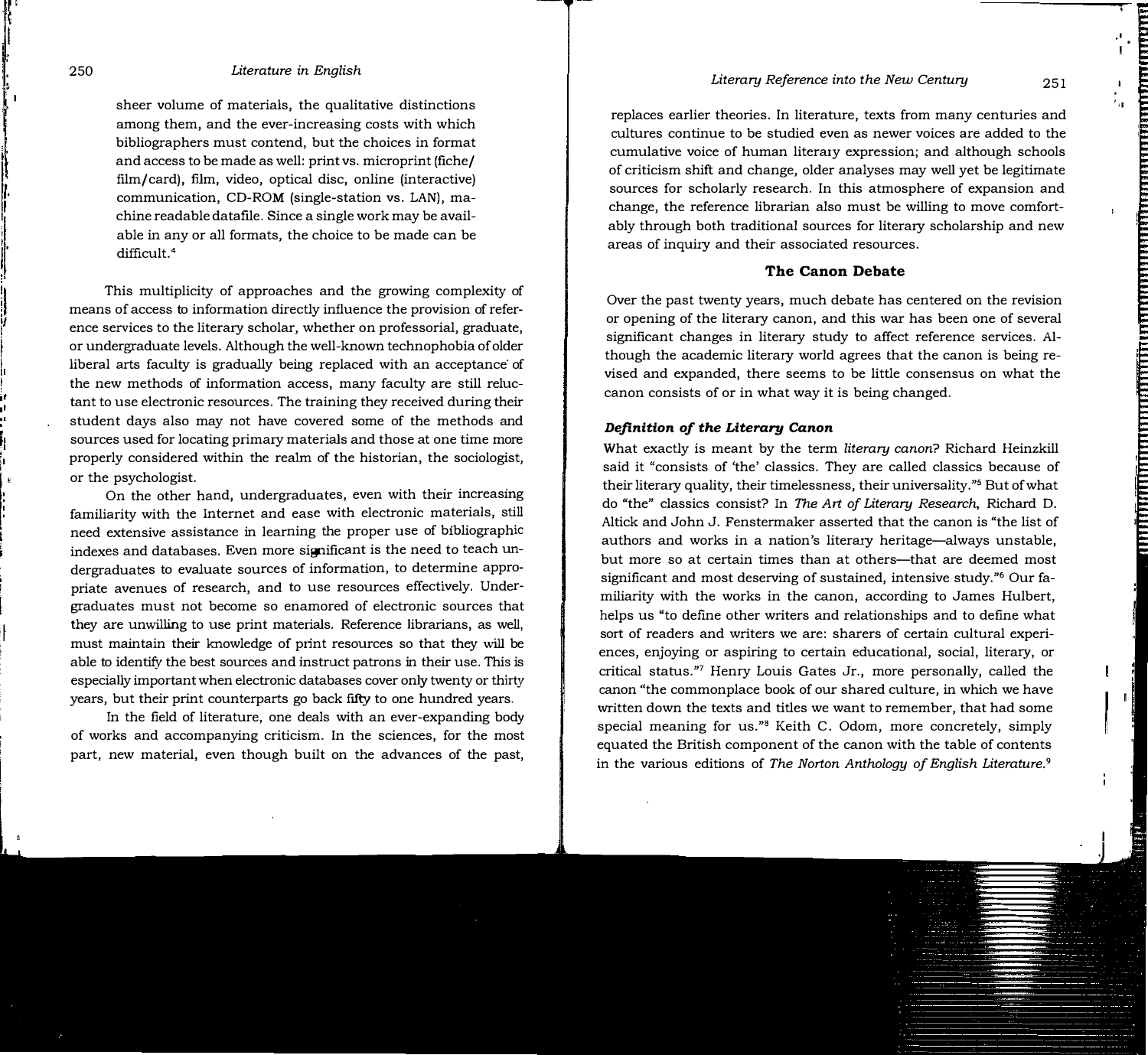#### 252 Literature in English

Many commentators have posited that appearance in the standard anthologies used in survey courses constitutes admission to the canon. Similar criteria might be the tables of contents of American Literary Scholarship and The Year's Work in English Studies.

#### Canon Formation and the Opening of the Canon

Canon formation and revision have been increasingly important in the dialogue of literary scholars as chronicled in the journal literature. "Discussions of canons," wrote Earl Miner, "even in the necessary plural, are often conducted with a sacral hush befitting the great masterpieces being weighed and our importance in conducting the rites."'0 Revising or expanding the canon raises some significant questions about the study of literature and recording of literary history. In 1986, David S. Reynolds pointed out:

> Rewriting our literary history ... and revising our classroom anthologies accordingly raises several key questions: what is our literary canon? Who exactly are the major writers? If we include hitherto neglected authors, what is our basis for doing so? Do we include them for literary, for historical, or for political reasons? How do we know we haven't neglected still other writers? Is there any way of accommodating the findings of both the theorists and the new literary historians? In the final analysis, we are faced with the old, alluring question: what is literature?<sup>11</sup>

Reynolds's actual question was, How is the canon formed? Until relatively recently, the question was not considered of great importance because the canon was, well, the canon. As Heinzkill put it: "In all innocence one might think that the canon ... just happens, something like the formation of cream, the best comes naturally to the top. ... We are now told that it is the keepers of society's high culture who have determined the literature worth studying from generation to generation."<sup>12</sup> These keepers and their criteria have changed dramatically in recent years. The current debate about the canon began as a result

of the social and political movements of the 1950s and 1960s, which saw the beginnings of demands for empowerment and inclusion of racial, ethnic, and sexual minorities, as well as the rise of the feminist movement. As women and these various minorities asserted their worth in society, the issue also arose of recognizing the merits of members of these groups in a cultural context. They demanded to be viewed not as the occasional oddity of a woman who produced literature of enduring worth (as opposed to ephemeral popular fiction) or an African American whose work could not only appeal to a circumscribed segment of the population but also stand as work of value within the entire context of literature.

The culmination of the debate, although certainly not its conclusion, may have already been published. Isabel M. Findlay considered the 1992 Modem Language Association (MLA) publication Redrawing the Boundanes: The Transformation of English and American Studies as registering a shift in focus:

read apocalyptically by formalists and literary historians, this reconstitution has been seen as the dangerous politicizing of literary studies and the academy, or even as the end of Western civilization; read approvingly by feminists, poststructuralists and Marxists, it is seen as a belated gesture of inclusion and liberation. What therefore becomes dramatically clear is the way that such rhetoric and polarization attest to the continuing political importance of the canon, its role in the construction of social subjects and terms we live by-nation, class, gender, ethnicity.13

In their introduction to Redrawing the Boundaries, Stephen Greenblatt and Giles Gunn described the basis of the debate on canonicity: ''Where twenty-five or thirty years ago the profession was organized almost everywhere around the close reading of a stable, determinate set of masterworks, literary studies are now being reorganized in many institutions around an open series of inquiries about what constitutes literary interest in the first place."<sup>14</sup> Literary scholars, accord-

I,

'·

 $\mathbf{\mathbf{y}}$ ' I

re a company of the company of the company of the company of the company of the company of the company of the company of the company of the company of the company of the company of the company of the company of the company

"' I I !· . I.

!<br>!<br>.

I.

'I

I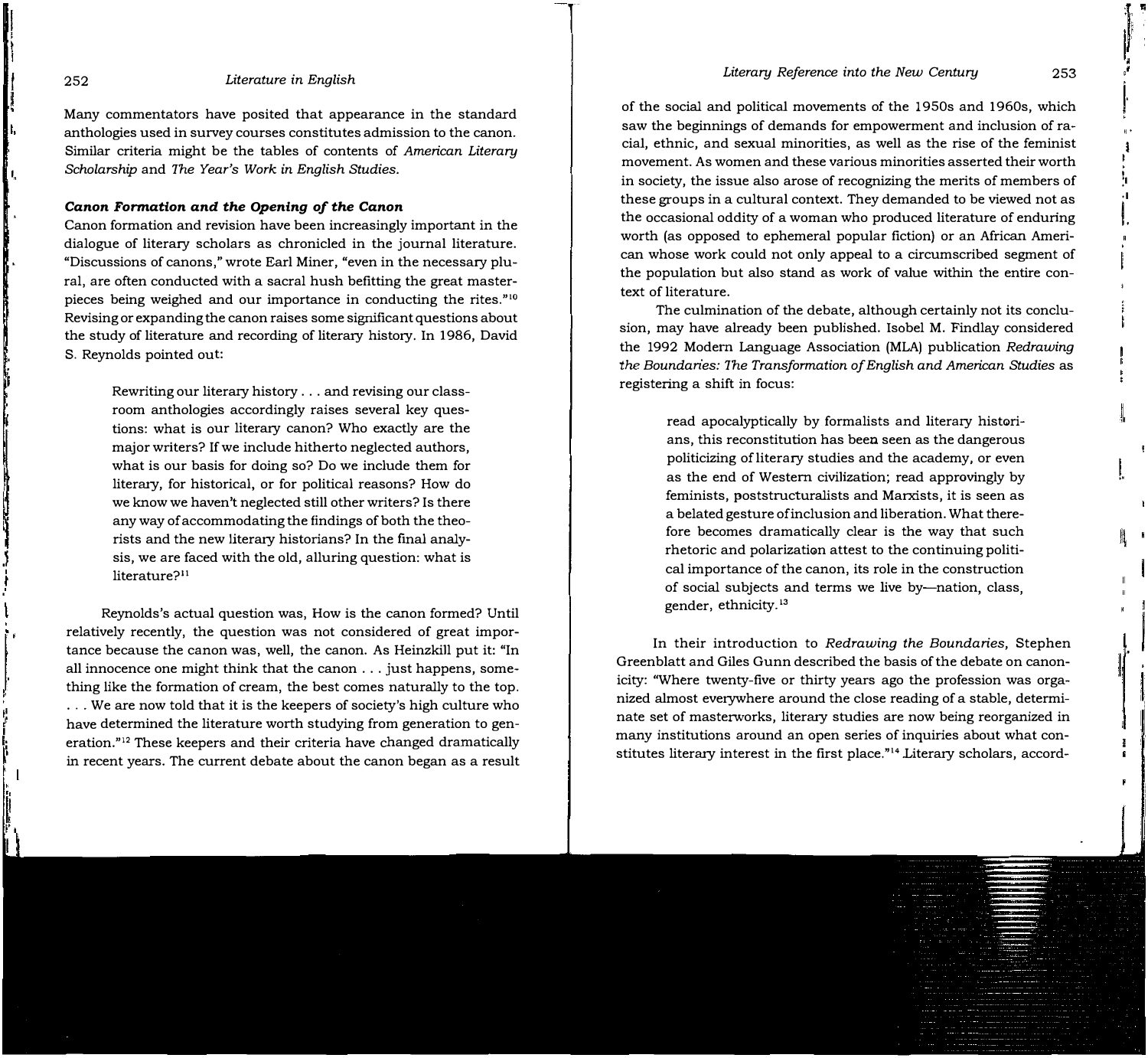# 254 Literature in English

ing to Greenblatt and Gunn, are confronted not by "a unified field at all but diverse historical projects and critical idioms that are not organized around a single center but originate from a variety of sources, some of which lie outside the realm of literary study altogether and intersect one another often at strange angles."<sup>15</sup>

There is, of course, some opposition to an enlarged canon, as Elizabeth Brown-Guillory observed in recounting an anecdote concerning a speaker at the 1987 MLA convention who asserted the need to retain the traditional canon and rejected all the works by women and minorities as "inferior literature."16 Nevertheless, most who support the traditional canon have been known to admit that some change is necessary. Paisley Livingston said that among these supporters "It is also possible to recognize that some work that was previously canonical was overestimated and should now be removed from the collection."17 One sign of this shift readily apparent to librarians can be noted in the revised 1996 edition of Masterplots. As the publisher's note states: "The definition of what constitutes a literary classic or masterwork shifts over time," and, accordingly, 425 new titles were added to the new edition while almost 1,000 in the 1976 set were dropped as being "today rarely addressed in schools or recognized critically ."18 Such a radical difference in what is perceived as being important to students signifies a major shift in the canon.

One group of scholars, according to Reynolds, "demand a complete revision of the American canon through the study of marginal or forgotten literature." These scholars are responding to the establishment of the canon, said Reynolds, "by critics who were blinded by various kinds of prejudice that can be eliminated only by total immersion in the unfamiliar. Popular literature, women's literature, newspaper writings, book reviews, literature by ethnic minorities" are among the untraditional writings of interest to those "calling for wholly reconceptualized literary histories."19 Although this reasoning may seem extreme, it exemplifies the viewpoint that has made popular culture a legitimate field of study in recent decades and also has contributed to the increasingly interdisciplinary nature of literary research.

· The nature of the changes in the canon can be described primarily as the growing inclusion of minority literatures, meaning works by

women, racial and ethnic minorities, and gays and lesbians, reflecting a similar inclusion in society at large. Within academia as well, the face of the university alters with its changing student body. Greenblatt and Gunn pointed out that, as a result of the increasing diversity of students, "teachers of literature have found that the traditional humanistic curriculum seems less representative. This perception . . . has also forced into the open long-neglected questions about the assumptions on which that curriculum was based, the process by which it was created, the public constituencies it was perceived to address, and the intellectual and heuristic purposes it was intended to fulfill."<sup>20</sup> This change in what is being taught was summarized as opening up the canon by Reed Way Dasenbrock: "The established canon of English and American literature as received and taught has been seen to be a very partial representation, biased toward men from privileged classes and races. Advocates of literature by women and by marginalized social and economic groups have pressed to open up the canon, to move toward a more expansive, pluralistic view of literature with room for all sectors of society."21

Another aspect of the discussions of canon transformation is the establishment of multiple canons. To some extent, this has always been the norm, as canons of national literature have long been accepted. However, within the realm of literature in English (including the subset of world literature translated into English), should there be one canon or many? The view that there should be an overall canon for literature in English was summarized by Heinzkill: "On the national level we see pressure to expand what each nation regards as its canon. And as these national canons expand, new names will undoubtedly be included in the canon of literature written in English. Already some are being introduced to these other national literatures through the study of feminist literature and minority authors. From there it is only a short step to wanting to investigate these authors in their own tradition. We should, therefore, be preparing for the study of worldwide English literature."<sup>22</sup> Others, seeing in this establishment of a supercanon for all literature in English a continuance of the old canon, argue for a canon for each national literature or an array of canons: ones for African American literature, Hispanic literature, gay litera-

.<br>درچينې

Ŧ

•'

Ĵ.

'I

"•

·: 'I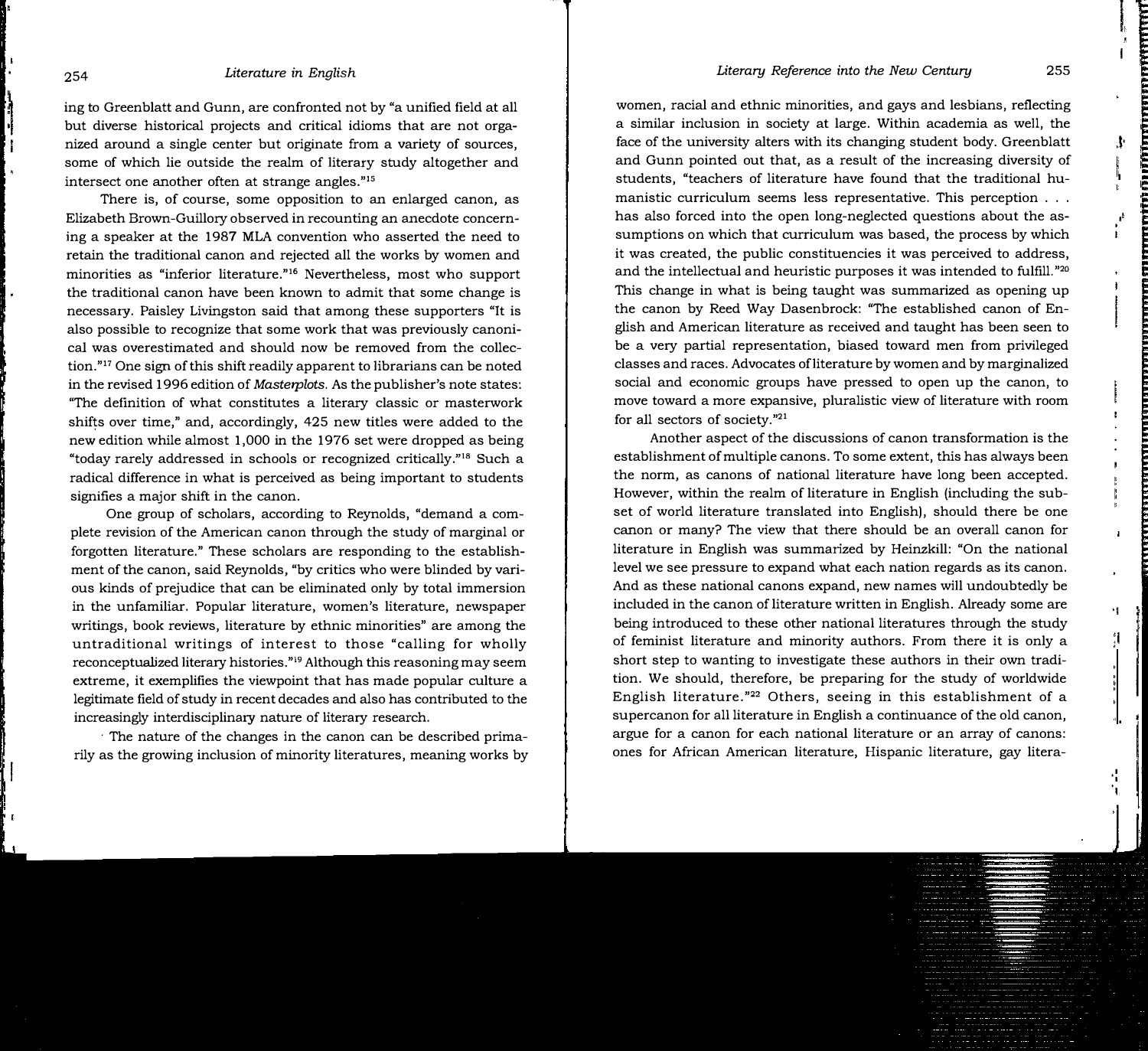ture, etc. Nils Erik Enkvist postulated that "All bodies of text which satisfy certain definite criteria are in fact potential canons, and canons can form a hierarchy of major canons and subcanons. There can be canons of black literature or gay drama just as well as there have been canons of Elizabethan plays or of nineteenth-century novels or of the Great Writers and Great Books."23

## Effects of Canon Transformation on the Teaching of Literature

The effects of the transformation of the canon resonate throughout literary scholarship, from the studies of distinguished professors to papers by freshmen and sophomores in survey courses. The criticism generated by the professors becomes source material for students on all levels, but although the higher-level scholars are building on an extensive basis of training in the established canonical writers and adding to their repertoire when they explore the works of newer or lesser-known writers, students usually lack a perspective in their views of literary history. Heinzkill explained how time can become an enemy of canon transformation: "There is just so much time in the school calendar and therefore what texts should be used takes on a great significance."<sup>24</sup> Marjorie Perloff pointed out that because "The class that reads Chopin's Awakening will not, in all likelihood, have time for Henry James' Portrait of a Lady ... we should be under no illusion that we have replaced a 'closed' and narrow canon with an 'open' and flexible one."25 When professors cannot "teach the new literature in addition to the old canon," wrote Dasenbrock, "something has to give, substitutions have to be made, in the classroom the canon inexorably closes down."26

At one time, it was thought that a well-educated person should have studied all subjects, read everything of importance that had been written. If one concedes, as one must, that great literature did not end with Homer or Shakespeare or Faulkner and is not limited to that which is written by citizens of a particular country or members of a certain race or sex, the entire field of literature has passed beyond the scope of the individual. This development can lead only to greater specialization within literary scholarship or· the gradual elimination from the canon of writers once considered significant. Should current trends continue,

as seems likely, there will be a sustained interest in works by minorities and women, in lesser-known writers and literatures. The canon, as Heinzkill has observed, will never again be as stable as it has been in the past, and canonical changes will occur much more rapidly.<sup>27</sup>

# Canons and Reference Services

Given all of the above, what are the effects of this expansion and opening of the canon, at whatever rate it is taking place, on academic literary reference? Obviously, as new or different writers begin to be taught in college English classes, an upsurge of students will seek criticism of these writers, many of whom may not be covered extensively in the literature. For example, if students search the MLA International Bibliography for analyses of T. Coraghessan Boyle's "Greasy Lake," they will find only eleven articles on Boyle, including one in Spanish and one in German. One article is an interview with Boyle, and only one addresses the story in question directly. No explanation by a librarian that there will certainly be more Boyle criticism in the future will assuage the students' anxiety. After all, the assignment is due tomorrow. The librarian must therefore be prepared to find other (if perhaps not as scholarly) resources such as book reviews, newspaper and magazine articles, and analyses in reference works such as Dictionary of Literary Biography and Masterplots. This phenomenon is certainly not new but will become increasingly familiar as more new writers are taught. Librarians will not only need to become familiar with new reference tools dealing with the new authors and previously neglected literatures but also must actively participate in producing these tools and making sure publishers are aware of the need for reference tools that reflect the new styles of teaching and the writers covered.

## The Nature of Reference Collections, Resources, and Services

The literary reference collection, whether functioning on its own or as part of a more varied reference collection, is composed of an extensive body of secondary and tertiary materials on a range of literature-related topics: The appropriate tools for the literary reference collection are discussed at length in Scott Stebelman's "Building Literary Reference Collections."28 In addition, bibliographies that may aid the librar-

I I

**bishine** 

�·

1 f

l I

> $\frac{5}{8}$  $\ddot{x}$

 $\big\}$  $\mathbf{I}$ 

 $\frac{3}{2}$ 

I • |<br>|<br>| l

I I" ! I

I | : · I!· į, I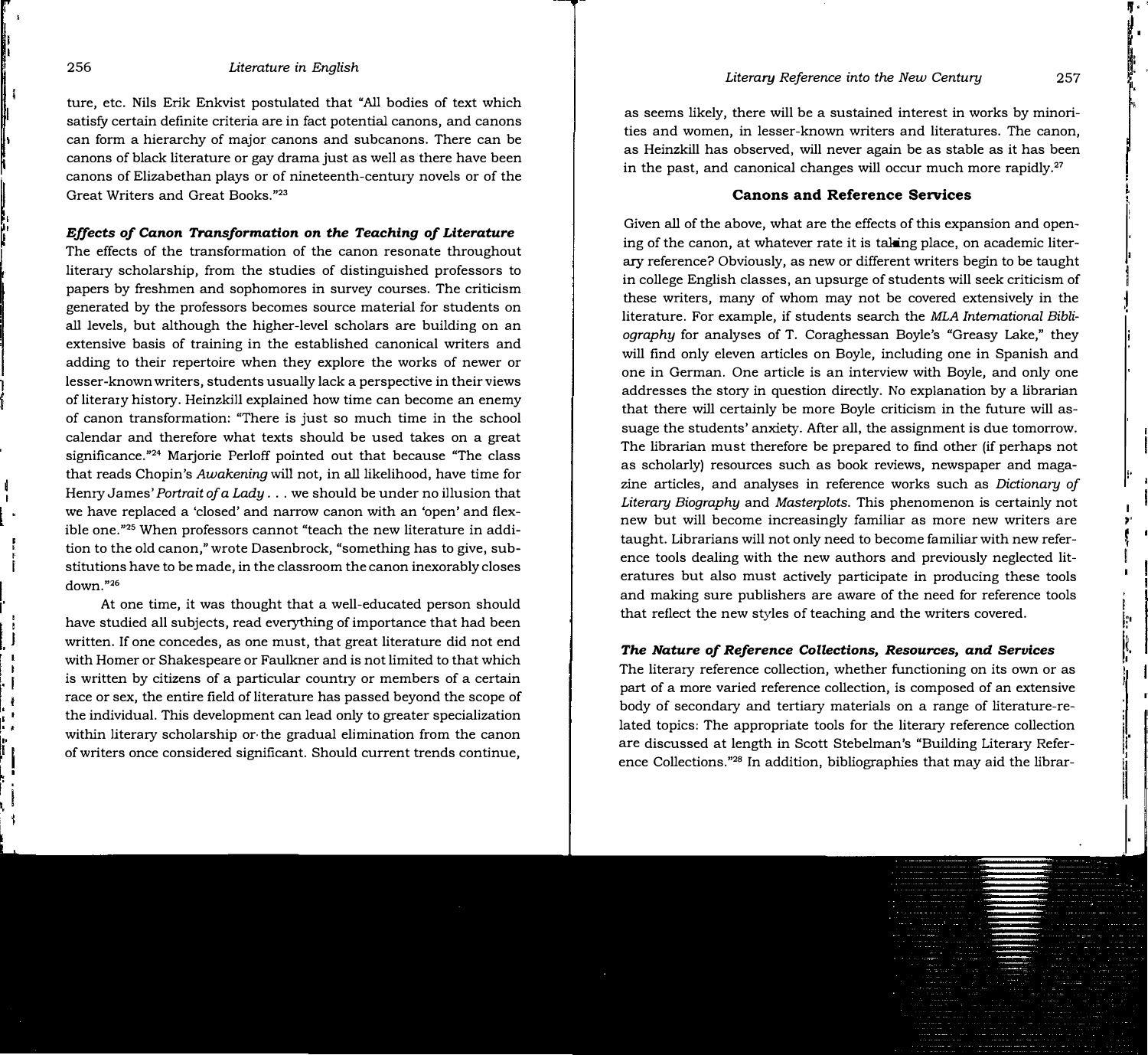#### 258 Litemture in English

ian in selecting or evaluating a literary reference collection also are available. For decades, librarians have relied on the various editions of Guide to Reference Books, which still provides a firm listing of materials useful for literary reference.<sup>29</sup> Walford's Guide to Reference Material, another massive work covering reference material in all disciplines, also should be kept in mind as a basic bibliography of literary reference materials.30 More focused in scope, Ron Blazek's Humanities: A Selective Guide to Information Sources also may have value as a selection tool for literary reference collections. 31

Two recent bibliographies of reference works for English studies will provide the most detailed coverage and undoubtedly will serve as valuable tools in developing the literary reference collection. James L. Harner's Literary Research Guide: An Annotated Listing of Reference Sources in English Literary Study provides annotated entries on 1,207 works (mentioning another 1,331 within the annotations), most of which are suitable for inclusion in reference collections.<sup>32</sup> Michael J. Marcuse's Reference Guide for English Studies, though older, is an excellent source for retrospective reference materials and includes helpful sections on history and the performing arts as well as other fields ancillary to the study of literature.<sup>33</sup> Of course, every literary reference collection should be tailored to the needs and research interests current in the institution; and in developing the literary reference collection, it may be helpful to relegate some of the less frequently used titles to the circulating stacks.

As literary research becomes increasingly interdisciplinary, the demands on literary reference librarians also grow so that a librarian not only must have specialized knowledge of the field as a whole but also must be a generalist at ease with sources in a number of more-orless related fields. Because the profession has long expected reference librarians to be able to field questions across the entire spectrum of human knowledge, perhaps it is not too much to ask that a librarian specializing in literary reference be conversant with fmding guides and other reference materials needed by literary scholars in such fields as history, cultural and gender studies, psychology, philosophy, and religion. Other fields used by literary scholars to establish contexts for their studies doubtless will suggest themselves to even the slightly experienced librarian.

Heinzkill has ably demonstrated the effects of the expansion of the canon on collection development, and many of his comments are also of interest to the librarian dealing with a literary reference collection. Anthologies, as he has noted, are an important force in determining canonicity.34 If space in the reference collection allows, anthologies may serve as an important addition to more traditional reference tools. Other less traditional resources also might include reference tools dealing with using manuscript materials, cultural artifacts, and popular literature.

Services for undergraduates center on providing ease of access to standard reference works, indexes, and texts; and as the canon changes, reference librarians should be alert to what is being taught and add works dealing with new writers and literatures to their collections. Undergraduates have a tendency to place too much reliance on what they can find electronically and often need assistance with understanding print resources that may be either more authoritative or more appropriate to their research. Bibliographic instruction for the undergraduate student of literature becomes even more important as the variety and complexity of resources increase. Undergraduates will continue to require instruction in the basics of both library use and literary research, with continued assistance in more sophisticated resources as the level of their studies becomes more demanding.

Graduate students will need even more assistance in their research as they seek to make comprehensive searches for materials related to their thesis and dissertation topics. As more bibliographic and full-text resources become available electronically, librarians are challenged to keep graduate students (as well as faculty) up to date with these developments. Librarians can perhaps best offer assistance in a one-on-one instructional setting. This approach can be especially useful not only to beginning graduate students, but also to those with specific research problems or topics.

## Literary Reference and Electronic Resources

In looking at possible changes in library services for literary researchers in the coming years, it seems clear that an important trend is the

!'

ł.

;)

in Francesco<br>Comparable ..

I ائر I

 $\mathbf{I}$ 

I �I 1: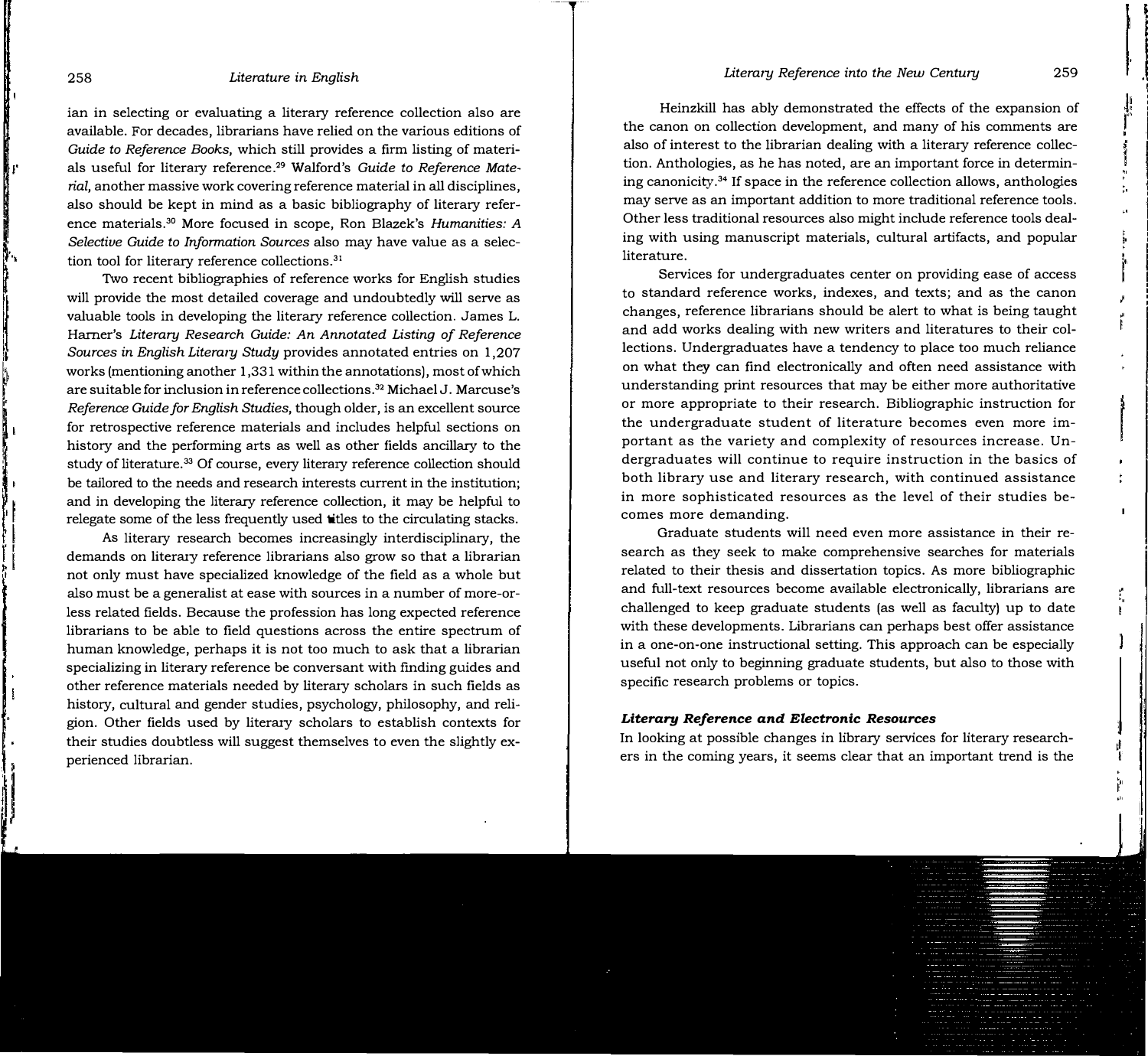increasing flexibility of research options. As faculty move farther afield from the traditional canon, they will need more assistance in locating materials such as manuscript collections and cultural artifacts. The literature reference librarian's skills with OCLC and RLN will allow efficient assistance with these research needs. Many research libraries have long provided their users with some form of OCLC access. With more than thirty-six million bibliographic records, the database's value as a bibliographic research resource is unparalleled. Combining this massive database with a search engine, such as WorldCat, makes it friendly even to the casual user and therefore even more important as a research tool. Because users not only are able to search by author, title, subject, ISBN/ISSN, and publisher but also can limit the results by language or year, a researcher can easily determine, for example, whether any editions of Shakespeare's Hamlet were published in Chinese prior to 1850. As more libraries create cataloging records for manuscript and archival materials, which might otherwise be difficult or impossible to locate, the value of World Cat increases. It is especially useful for faculty and graduate students working on descriptive bibliographies. As the canon expands, a source such as World Cat makes it easier to trace the various editions of primary works by the new authors and their availability.

Ironically, many faculty are left behind by their students who are usually more adept at using electronic resources. The variety of these resources available to literary researchers has increased over the past decade in degrees reference librarians of the 1970s and early 1980s would have thought unimaginable, and the number of types of these tools will clearly proliferate in the foreseeable future. Such resources as online public access catalogs, CD-ROMs, and full-text journals and books on the World Wide Web, in addition to numerous other literary Web sites, make literary research more flexible as levels of access increase and also make the duties of librarians more challenging and exciting.

The electronic versions of the MLA International Bibliography (MLAIB) as with almost any electronic database, offer obvious advantages over the print equivalent, the main one being the ability to search decades of citations at once. This is especially important for librarians whose primary patrons are undergraduates who often lack the patience to go through the traditional MLAIByear by year. If a patron who needs to use MLAIB shows some reluctance about its CD-ROM or Web versions, demonstrating the alternative may create more enthusiasm for the electronic resource.

Any librarian who frequently uses an electronic database must be thoroughly familiar with its limitations and eccentricities. If a patron researching British satire of the 1930s, for example, does not believe that searching by literary decade is impossible, retrieve an MLAIB citation to a work about Evelyn Waugh to show that centuries, not decades, are employed as descriptors. Because the flexibility of the electronic MLAIB is limited by the absence of abstracts, the librarian must learn tricks to get around this deficiency, such as learning what types of searches are best limited to the descriptor field and which ones are best performed in the entire record. Obviously, such a tool would be much more helpful to researchers if it had abstracts or at least more—and more specific—descriptors. It is up to the librarian to show users how to work around such limitations. General periodical indexes such as Gale Group's Expanded Academic Index and H. W. Wilson's General Periodical Index, which includes Humanities Index, offer options not available through the MLAIB because of the availability of abstracts. Learning to use Humanities Index and MLAIB to complement each other is a useful skill. One slight problem with such resources, especially for undergraduates, is the inclusion of book reviews. All academic librarians are familiar with the confusion created when students go to Library Journal, Publishers Weekly, Newsweek, The New York Times Book Review, and similar sources expecting to find articles on their subjects only to discover, instead, reviews of books on these subjects. A similar problem occurs in MLAIB with the inclusion of dissertations. Librarians learn to recognize the patrons for whom knowing how to exclude reviews and dissertations from search results is essential.

Graduate and faculty patrons may not have such problems, but they may have additional needs, such as learning how to use electronic resources to create a bibliography, and may need to be instructed in such skills as copying and pasting bibliographic records. Because many patrons on any level will not take the time to discover how easily the

,. '

ś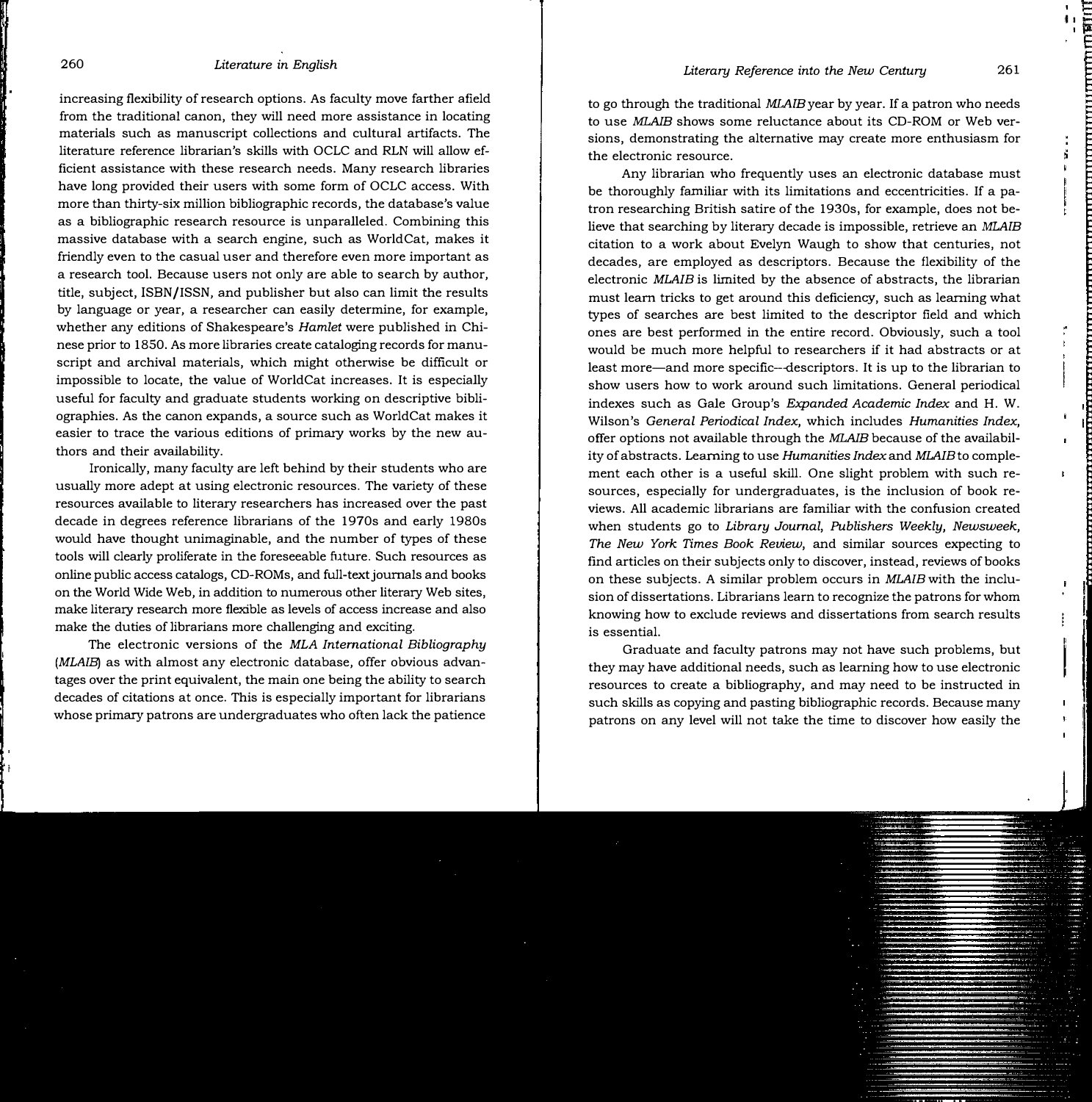# 262 Literature in English

information they retrieve from electronic tools can be manipulated, this skill also must be imparted along with the usual retrieval techniques. Moreover, many patrons must be introduced to such mundane matters as being at ease with using a mouse, learning about function keys, and becoming familiar with screen displays.

Experienced librarians are very familiar with the looks of disappointment-or worse-when undergraduates Jearn that an electronic periodical index provides citations only, not the full text of the resources. But with the increasing number of resources such as JSTOR, Search, InfoTrac SearchBank, Ebsco, Ovid, Project MUSE, etc., providing fulltext access over the Internet, this matter becomes less of a concern. Such tools make any type of research easier and allow libraries of any size to provide access to materials beyond the limitations of their budgets. As such sources grow, patrons will still experience some dissatisfaction, as with not understanding why the full text of every issue of every periodical ever published is not available or why some databases offer full text from some periodical titles, but not all. Librarians develop a sense for knowing when to explain such limitations before the disappointment develops.

Even if a library does not subscribe to one of the full-text indexing services, some individual periodicals, such as Studies in Bibliogra $phy$  (etext.lib.virginia.edu/bsuva/sb/), are available free over the Internet. A librarian specializing in English and American literature can easily determine what titles are available. Keeping up with the growth in availability requires a more determined effort. Patrons also can use such relatively inexpensive Web services as Northern Light (www.northernlight.com/), the Electric Library (www.elibrary.com/), and UnCover (uncweb.carl.org/) to have access to full-text periodicals.

In addition to periodical sources, a number of Web tools provide access to the full text of novels, plays, poems, short stories, and essays. As the canon grows to include more works by women and minorities that may not be available in all libraries, this access is doubly significant. These full-text sources can range from subscription services such as UON to free collections of public domain texts from Project Gutenberg (promo.net/pg/), Bartleby (www.bartleby.com/), the University of Toronto English Library (www.library.utoronto.ca/www/utel/

index.html), and many sites devoted to specific writers. The number of critical or reference works available on the Web, as with Contemporary Authors and Dictionary of Literary Biography, is bound to increase. Web concordances to the works of writers ranging from Shakespeare to Eliot, created by energetic scholars, also will grow. Reviews of Web sites in such sources as Choice, articles in places such as Chronicle of Higher Education and The New York Times, and sites such as the Digital Librarian (www.servtech.com/~mvail/new.html) and Yahoo! (www.yahoo.com/ new/) offering weekly or daily summaries of new sites are among the ways of keeping up with new literary sites.

For the most part, such electronic tools are not replacements for traditional print sources but are highly useful as supplements to them. Librarians should therefore explain the circumstances in which they can be helpful when introducing individual researchers to them or performing instruction for classes. For example, electronic concordances allow quicker-and certainly easier-searching than their print counterparts. Web sites assembling several editions of a writer's works, as with the Jane Austen Information Page (www.pemberley.com/janeinfo/ janeinfo.html), help create a new method of comparing texts. As with so many Internet literary sources, such sites are especially helpful to the patrons of libraries with resources limited by space or budget.

However, these sources also can present some dilemmas for literary researchers and the librarians who advise them. Did the graduate student creating a concordance to the works of a major poet cover all the poetry, and were the most reliable editions used? Should a librarian refer a patron to such a site without being able to determine its reliability? If the sources and methodology used are not explained by the creator of the site, can its reliability be easily determined? Even subscription services may not indicate which editions are the bases of the full texts they offer.

Hovering over any library are the technical glitches that can strike any online catalog, CD-ROM database (whether stand-alone or networked), or Internet access at any time. One of the more important tasks of the librarian specializing in English and American literature is that of developing a system for dealing with the inaccessibility of electronic resources, whether for minutes, hours, or days. Just as such

۱.

iŀ.  $\mathbf{1}$ I ł.

I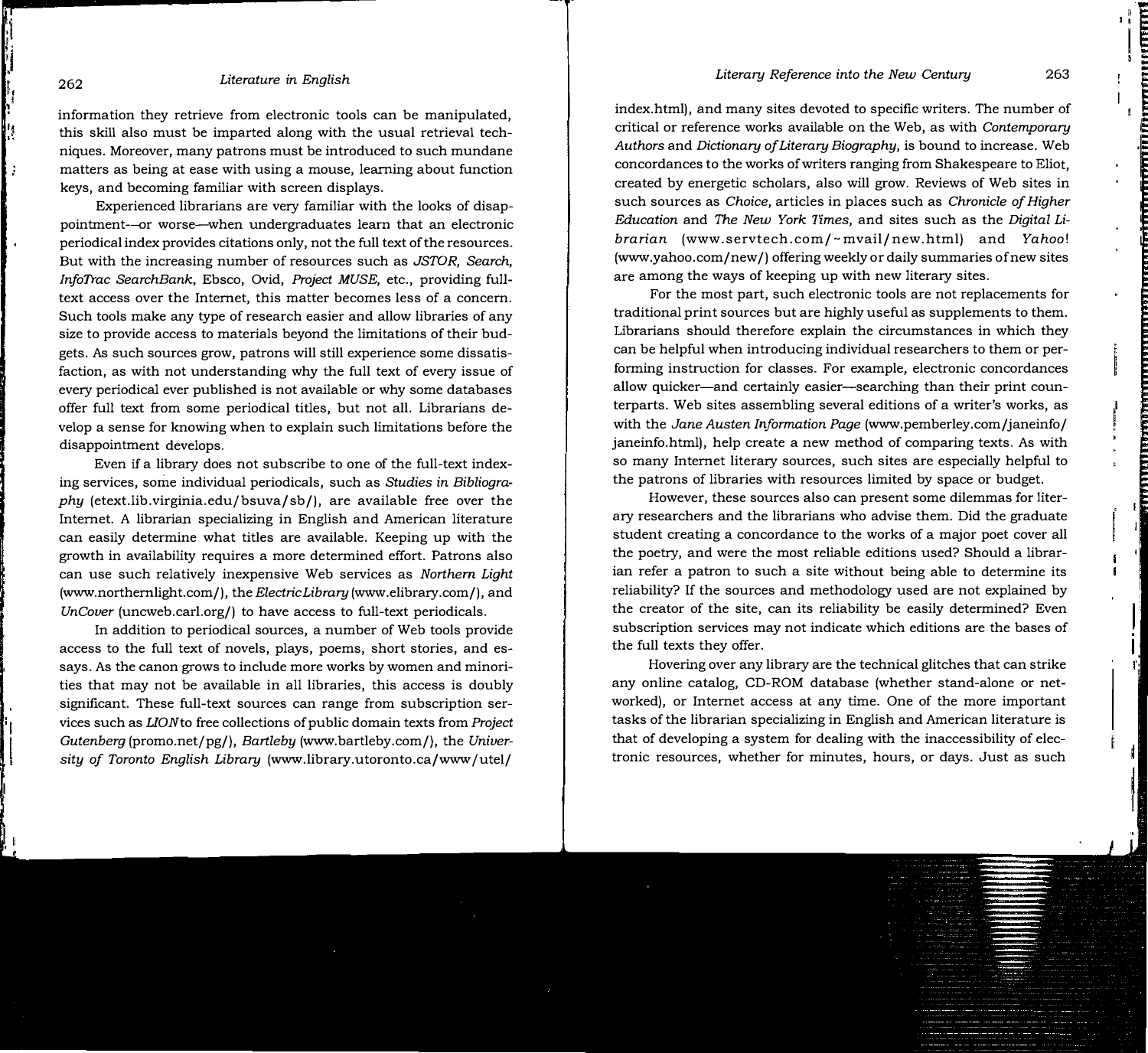### 264 Literature in English

librarians know how to approach research from several angles, they must help their patrons understand that there is rarely only one way to carry out a research project. Patrons who rely exclusively on electronic resources are placing their research at great risk. Librarians can show them the foolhardiness of searching the Web to find the birth and death dates for a writer when that information can be found more quickly in a print reference source. Likewise, librarians should recognize that for the student working at home, such a site may be the only available source.

Helping patrons understand the usefulness of both print and electronic sources will obviously continue to be considerably important for some time. For all the technological advances of recent years, it is not an exaggeration to say that libraries of the early 2000s are in the Model T era of electronic information possibilities. More and more resources now only in print form will become available in some type of electronic format and will be accessible more quickly and possibly even more cheaply. More libraries, as with the University of Virginia's Electronic Text Center (etext.lib.virginia.edu/), will make their special collections available on the Web. Scholars having to travel hundreds of miles to examine manuscripts, letters, and photographs could become a thing of the past. If the increasing number of these advances makes more and more demands upon librarians, they also will make the librarians who master them more and more central to the research process.

Librarians cannot be overly zealous in keeping faculty aware of new reference services and sources. Buying the World Shakespeare Bibliography on CD-ROM without informing the professors specializing in Shakespeare does not lead to heavy use of the product. Faculty who assume their libraries will have few research tools related to the new areas of the canon should be shown otherwise. The more faculty are kept up to date, the more aware their students are of the available resources. Librarians can schedule open houses, workshops, and other demonstrations of both new and long-established tools. Showing small groups how a CD-ROM such as DiscLit offers searching capabilities far beyond the Twayne author series from which it is drawn not only con' stitutes instruction and publicity for library resources but also is good public relations.

Librarians should be vigilant in communicating with faculty, students, and administrators about their collections and research tools even when apathy is the common attitude. All methods of advertising library· services, from user guides to Web sites, are important. Stimulating the enthusiasm of even one faculty member is bound to have positive results. As more institutions require their faculty to create Web sites for courses and ask graduate students to put their theses and dissertations on the Web, indifference to electronic information in all its formats should decline dramatically.

# Conclusion

Although many libraries have a literature specialist in their corps of reference librarians, few, if any, libraries are fortunate enough to have such a specialist always available. As a result, general reference librarians from many subject backgrounds will be called upon to deal with literary questions they may have difficulty comprehending. Part of this difficulty can be alleviated through ongoing training of reference staff and the concept of baseline competencies that has been gaining momentum in academic libraries.35

Librarians must convey their electronic expertise to their colleagues. Not all librarians approach their use of electronic sources in the same way. Sharing their knowledge through everything from inhouse training to national workshops is necessary to keep the profession strong. Librarians should be thankful that technological advances make their work, more than ever before, part of an ongoing educational process.

All librarianship is in a time of change, as has been true for the past twenty years and will doubtless be true for the next twenty, and literary reference librarianship is no exception. Tools and resources may change, the nature of the information sought may vary, but the key to access will remain the reference librarian, whether in. person or via e-mail. Literary reference librarians exist because library users are not, and should not be expected to be, aware of the vast resources available to them in up-to-date research libraries. Adding another dimension with electronic resources, which may eventually put' the contents of the world's libraries in the hands of every user, does not lessen

, 1980)<br>, 1986, 1996, 1996<br>, 1996, 1996, 1997

ļ.

 $\mathbf{r}$ 

 $\mathbf{L}$ 

I · ٠.

' , I

I '

,. I'

I I.

!.

"'

,. :•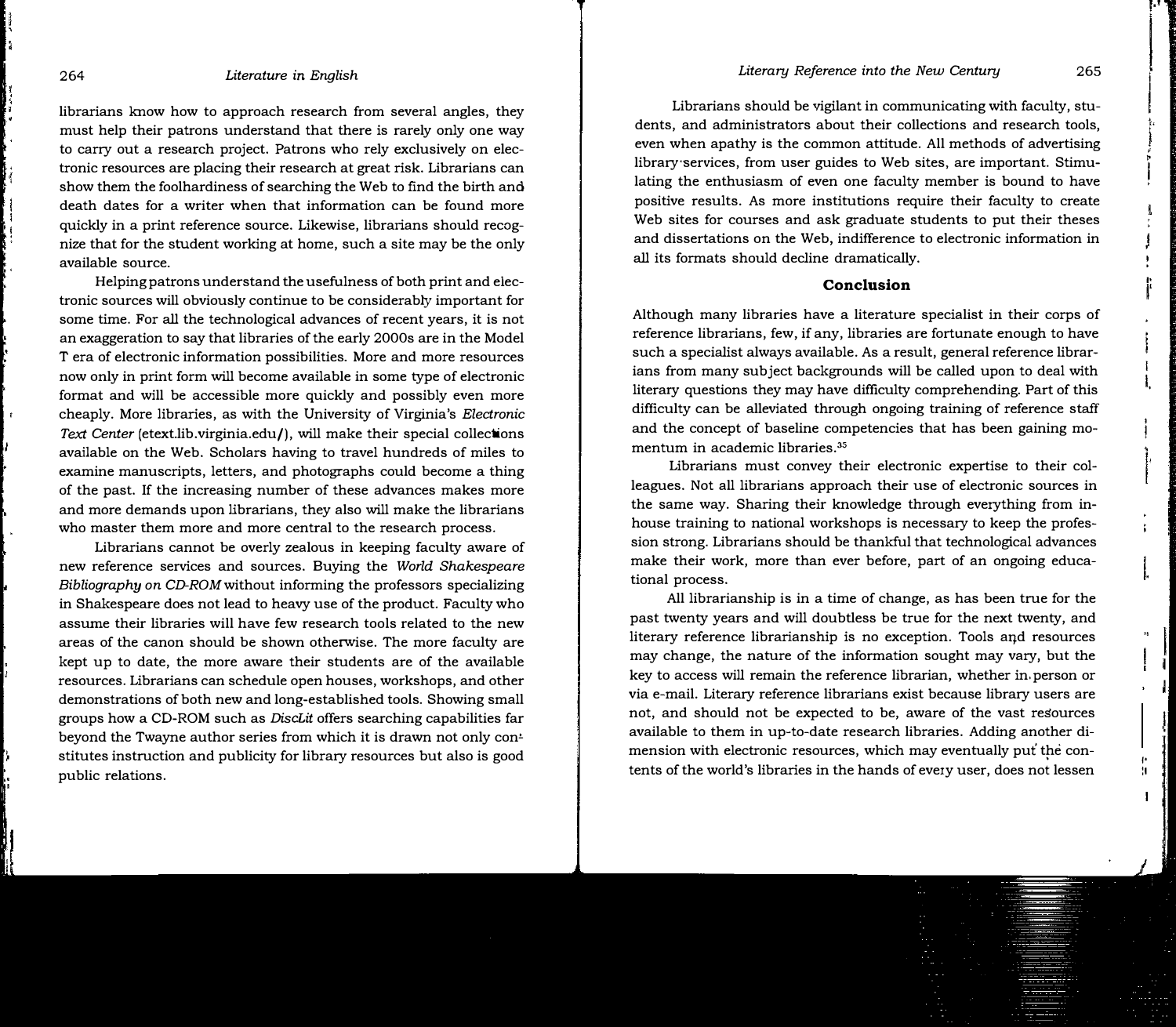#### 266 Literature in English

the need for expert assistance in locating and using resources. If anything, the reference librarian becomes a more necessary part of the research process. In addition to helping the experienced researcher, with the expansion of library resources and services, the need for bibliographic instruction grows. An article in Perspectives: Newsletter of the American Historical Association recommended that graduate students in history should, if possible, take library school courses to enhance their knowledge of library research methodologies and sources.<sup>36</sup> If this is true for historians, and it certainly appears to be good advice, how much more so should it be for literary scholars? Literary scholarship has a closer relationship with the library and its resources than any other field in academia, and librarians must be cognizant of that fact and prepared to offer scholars the assistance they are best qualified to give. In this time of interdisciplinary research, the transformation of the canon, and the explosion of electronic resources, the versatile, well-informed reference librarian can be the literary scholar's greatest resource.

#### Notes

1. Harrison T. Meserole, "The Nature(s) of Literary Research," Collection Management 13, nos. 1-2 (1990).

2. Ibid., 71.

3. Eric Carpenter, 1'Toward Interdisciplinarity in Literary Research: Some Implications for Collection Development," Collection Management 13, nos. 1-2 (1990): 77.

4. Marianne I. Gaunt, "Machine-Readable Literary Texts: Collection Development Issues," Collection Management 13, nos. 1-2 (1990): 87-88.

5. Richard Heinzkill, "The Literary Canon and Collection Building," Collection Management 13, nos. 1-2 (1990): 52.

6. Richard D. Altick and John J. Fenstermaker, The Art of Literary Research, 4th ed. (New York: Norton, 1993), 6n.

7. James Hulbert, "The Problems of Canon Formation and the 'Example' of Sade: Orthodox Exclusion and Orthodox Inclusion," Modem Language Studies 18 (1988): 120.

8. Henry Louis Gates Jr., "The Master's Pieces: On Canon Formation and the African-American Tradition," South Atlantic Quarterly 89 (1990): 92.

9. Keith C. Odom, "The Canon: Does Britannia Waive the Rules?" Conference of College Teachers of English Studies, no. 55 (1990): 91.

10. Earl Miner, "Canons and Comparatists," in The Search for a New Alphabet: Literary Studies in a Changing World, ed. Harold Hendrix, Joost Kloek, Sophie Levie, and Will van Peer (Amsterdam: Benjamins, 1996), 151.

11. David S. Reynolds, "Revising the American Canon: The Question of Literariness," Canadian Review of Comparative Literature/ Revue Canadienne de Littérature Comparée 13 (1986): 230-31.

12. Heinzkill, "The Literary Canon and Collection Building," 52.

13. Isabel M. Findlay, ''Word-Perfect But Deed-Demented': Canon Formation, Deconstruction, and the Challenge of D. H. Lawrence," Mosaic: A Journal for the Interdisciplinary Study of Literature 28, no. 3 (1995): 57.

14. Stephen Greenblatt and Giles Gunn, "Introduction," in Redrawing the Boundaries: The Transformation of English and American Studies; ed. Stephen Greenblatt and Giles Gunn (New York: MLA, 1992), 7-8 .

15. Ibid., 3.

16. Elizabeth Brown-Guillory, "Emerging Voices in the American Literature Canon: New Handles on Old Pictures," Conference of College Teachers of English Studies, no. 55 (1990): 89.

17. Paisley Livingston, "Justifying the Canon," in The Search for a New Alphabet: Literary Studies in a Changing World, ed. Harold Hendrix, Joost Kloek, Sophie Levie, and Will Van Peer (Amsterdam: Benjamins, 1996),145.

18. Frank N. Magill, "Introduction," in Masterplots, ed. Frank N. Magill (Pasadena, Calif.: Saiem, 1996).

19. Reynolds, "Revising the American Canon," 230.

20. Greenblatt and Gunn, "Introduction," 3.

21. Reed Way Dasenbrock, "What to Teach When the Canon Closes Down: Toward a New Essentialism," in Reorientations: Critical Theories and Pedagogies, ed. Bruce Henricksen and Thais E. Morgan (Urbana: Univ. of Illinois Pr., 1990), 51.

22. Heinzkill, "The Literary Canon and Collection Building," 59.

23. Nils Erik Enkvist, "Canons in Linguistic, Stylistic and Literary Competence," in The Search for a New Alphabet: Literary Studies in a Changing World, ed. Harold Hendrix, Joost Kloek, Sophie Levie, and Will Van Peer (Amsterdam: Benjamins, 1996), 80.

24. Heinzkill, "The Literary Canon and Collection Building," 59.

25. Marjorie Perloff, "An Intellectuai Impasse," Salmagundi, no. 72 (1986): 128.

26. Dasenbrock, "What to Teach When the Canon Closes Down," 57.

27. Heinzkill, "The Literary Canon and Collection Building," 62.

28. Scott Stebelman, "Building Literary Reference Collections," in English and American Literature: Sources and Strategies for Collection Development, ed. William McPheron, Stephen Lehmann, Craig Likness, and Marcia Pankake (Chicago: ALA, 1987), 156-80.

.

•• I' i I' f

î